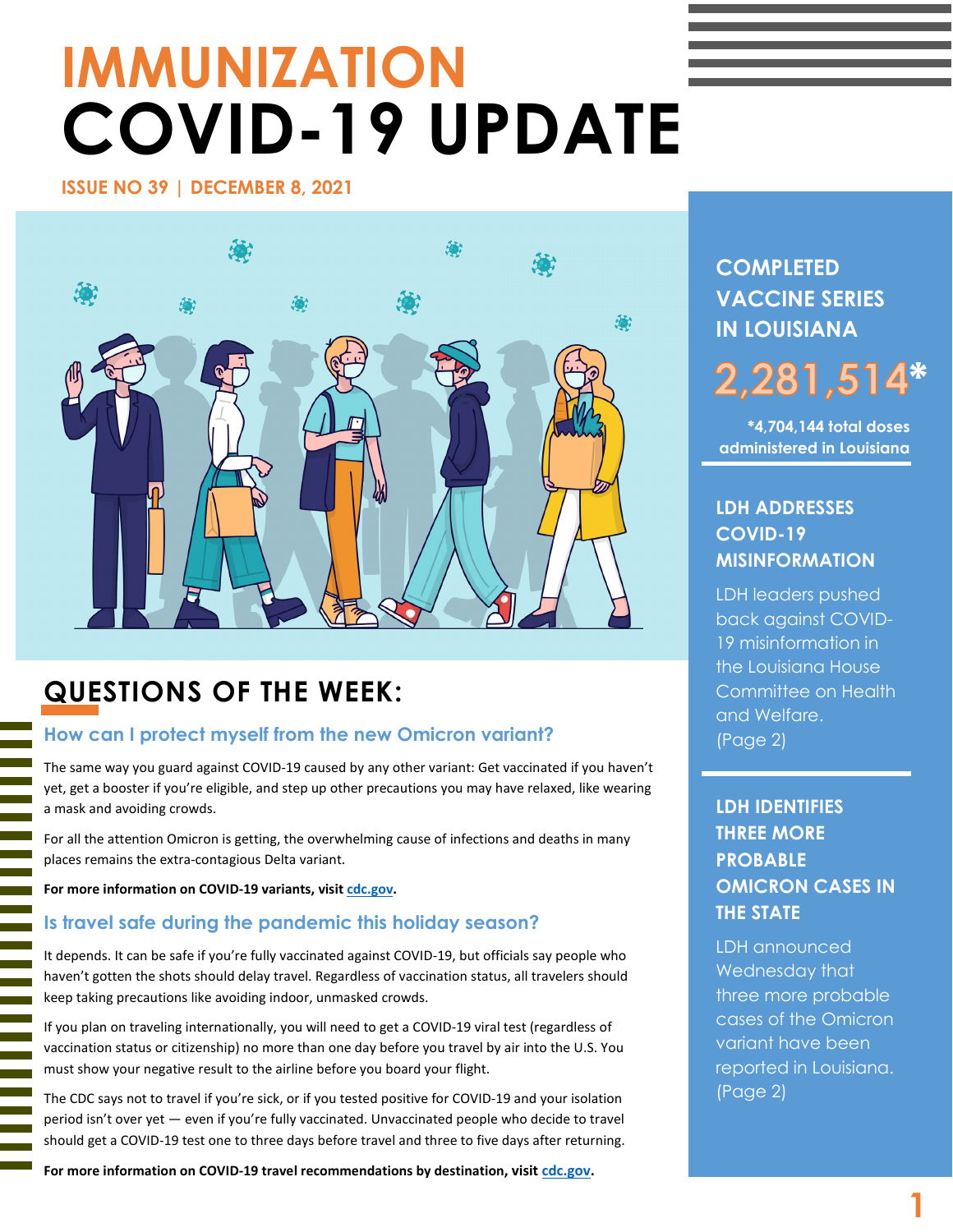# **WEEKLY COVID-19 VACCINE UPDATE**

#### **Louisiana Department of Health Addresses COVID-19 Misinformation**



**LDH leaders pushed back against COVID-19 misinformation in the Louisiana House Committee on Health and Welfare.**

LDH continues to move through the process of adding the COVID-19 vaccine to the School Immunization Schedule. This proposed rule is being promulgated through the normal, deliberate, and transparent rule-making process. Yesterday's legislative hearing was the next step in that process – and LDH welcomed the members' questions and the opportunity to clarify misinformation.

"The intentional spread of health disinformation is especially dangerous during a pandemic because it confuses and can mislead families who have legitimate questions," said State Health Officer Dr. Joseph Kanter. "The Louisiana Department of Health is committed and will continue to share the facts but we alone can't win the fight against dis- and misinformation. To do so will take all of us – and it starts with us demanding better. Many of us spread misinformation unintentionally; we are trying to inform others who don't realize the information is false. If you're not sure, don't share."

U.S. Surgeon General Dr. Vivek Murthy has warned that health misinformation poses a grave threat to our nation and is costing the U.S. lives during the pandemic.

A few key facts:

- LDH is proposing for the COVID-19 vaccine to be added to the School Immunization Schedule **only for ages that have received full licensure and approval from the FDA**, which is currently for ages 16 and older. Full licensure and approval from the FDA signify the very highest endorsement of safety and efficacy from the U.S. government.
- **Louisiana law allows parents to easily exempt their child from a vaccine** on the School Immunization Schedule by simply claiming a medical, religious, or personal/philosophical exemption. If COVID-19 is added to the schedule parents will be easily able to exempt their children from this vaccine as well.
- **No one is immune to COVID-19 and its severe outcomes, including children.** Over 25% of COVID-19 infections in Louisiana have been children, resulting in 18 deaths and over 275 cases of Multi-system Inflammatory Syndrome in Children (MIS-C).

**For more information on the Louisiana House Committee on Health and Welfare or to view Dr. Kanter's statement to the House Committee, go to [ldh.la.gov.](https://ldh.la.gov/news/6433)**

### **Louisiana Department of Health Identifies 3 More Probable Cases of Omicron in the State**

**The Louisiana Department of Health announced Wednesday, December 7, that three more probable cases of the Omicron variant have been reported in Louisiana.** 

One of the cases involves an individual in Region 4, which is the Acadiana area, who traveled internationally. This individual did not require hospitalization.

Health officials said the other two cases involve individuals in Region 1, the Greater New Orleans area. LDH says they do not have additional information on these two cases at this time.

This brings the total number of Omicron cases in Louisiana to four: three probable cases and one confirmed.

The first Omicron case in Louisiana was identified on December 3.

"These new cases of Omicron should serve as a reminder of the ongoing threat of COVID especially as we get ready to gather for the holidays," State Health Officer Dr. Joseph Kanter said in a statement. "The best way to protect yourself and your loved ones is get vaccinated and get the booster."

The Centers for Disease Control and Prevention (CDC) and LDH recommend everyone 5 years of age and older get vaccinated and that everyone 18 years of age and older get a booster if eligible. The CDC also recommends wearing a mask in certain settings.

On November 26, the World Health Organization (WHO) classified the Omicron variant as a "variant of concern." This new variant was first reported to the WHO by government officials in South Africa. Since that time, it has been detected in 57 countries and more than 19 U.S. states.

Information is still emerging, but Omicron includes multiple mutations across the SARS-CoV-2 genome.

LDH said there is concern this new variant may be more transmissible than previous strains and that Omicron may carry an increased risk of reinfection compared to other variants of concern.

LDH has established a network of laboratories to conduct genomic sequencing on positive SARS-CoV-2 specimens in order to track circulating SARS-CoV-2 lineages, including newly emerging variants such as Omicron. Epidemiologists, laboratorians, and researchers will continue to closely monitor these data in order to continue to identify Omicron cases in Louisiana.

**For the latest news from LDH on the Omicron variant, go to [covidvaccine.la.gov.](https://ldh.la.gov/news/category/233)**